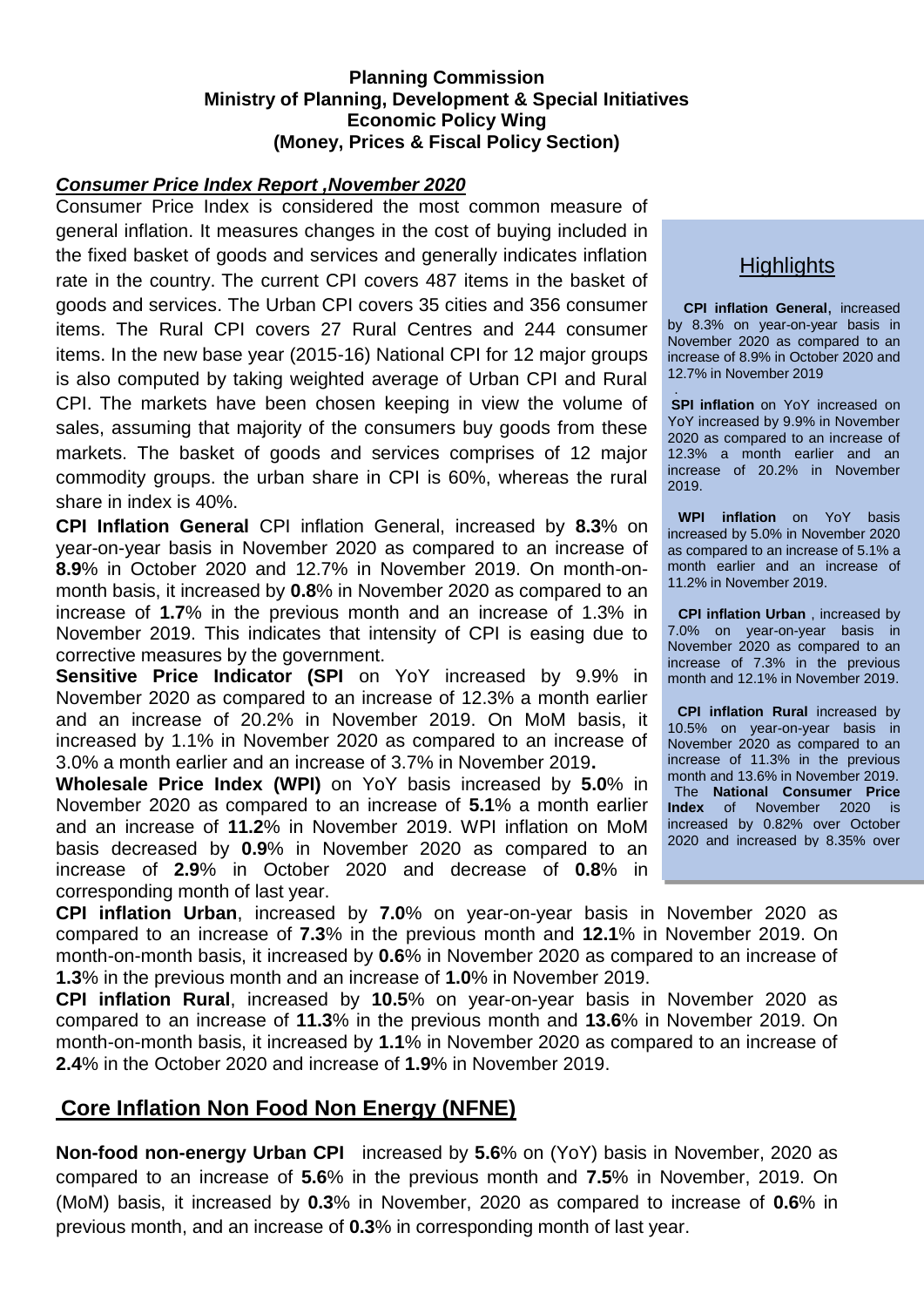**Non-food non-energy Rural CPI** increased by **7.4**% on (YoY) basis in November, 2020 as compared to an increase of **7.6**% in the previous month and **8.4**% in November, 2019. On (MoM) basis, it increased by **0.3**% in November, 2020 as compared to an increase of **0.6**% in October 2020, and an increase of **0.5**% in corresponding month of last year .

#### **Core inflation (Trimmed**)

**Measured by 20% weighted trimmed mean Urban CPI** increased by **6.3**% on (YoY) basis in November, 2020 as compared to **6.5**% in the previous month and by **9.5**% in November, 2019. On (MoM) basis, it increased by **0.2**% in November, 2020 as compared to an increase of **0.6**% in the previous month and an increase of **0.4**% in corresponding month of last year.

**Measured by 20% weighted trimmed mean Rural CPI** increased by **9.1**% on (YoY) basis in November, 2020 as compared to **9.5**% in the previous month and **10.7**% in November, 2019. On (MoM) basis, it increased by 0.4% in November, 2020 as compared to an increase of 1.1% in the previous month and an increase of 0.7% in corresponding month of last year.

| $1$ onour <i>i</i> views and i or in <i>the oneing</i> |               |                               |               |                                    |           |               |  |  |
|--------------------------------------------------------|---------------|-------------------------------|---------------|------------------------------------|-----------|---------------|--|--|
|                                                        |               | <b>Average July- November</b> |               | <b>November</b><br><b>November</b> | over      |               |  |  |
| <b>INDEX</b>                                           | % changes     |                               |               | % changes                          |           |               |  |  |
|                                                        | 2020-<br>2021 | 2019-<br>2020                 | 201<br>8-2019 | 202<br>$0 - 2021$                  | 2019-2020 | 2018-<br>2019 |  |  |
| <b>CPI (National)</b>                                  | 8.76          | 10.8                          | 6.07          | 8.35                               | 12.67     | 5.66          |  |  |
| CPI(Urban)                                             | 7.38          | 10.8                          | 6.37          | 6.95                               | 12.07     | 6.28          |  |  |
| <b>CPI(Rural</b>                                       | 10.86         | 10.8                          | 5.65          | 10.46                              | 13.6      | 4.73          |  |  |
| <b>SPI</b>                                             | 11.97         | 14.2                          | 1.99          | 9.90                               | 20.22     | 0.82          |  |  |
| <b>WPI</b>                                             | 4.18          | 13.5                          | 16.99         | 5.00                               | 11.19     | 18.62         |  |  |

## **Period Average and Y-o-Y % Change**

**The National Consumer Price Index of November** 2020 is increased by **0.82**% over October 2020 and increased by **8.35**% over corresponding month of the last year.

|                                 |                           |                |                 |            | % Change        |            | Impact        |            |
|---------------------------------|---------------------------|----------------|-----------------|------------|-----------------|------------|---------------|------------|
|                                 | Group<br>Weight<br>$(\%)$ | <b>Indices</b> |                 |            | <b>Nov 2020</b> |            | (In % points) |            |
| Group                           |                           |                |                 |            | Over            |            | Nov 2020 Over |            |
|                                 |                           | <b>Nov</b>     | <b>Oct 2020</b> | <b>Nov</b> | <b>Oct 2020</b> | <b>Nov</b> | Oct 2020      | <b>Nov</b> |
|                                 |                           | 2020           |                 | 2019       |                 | 2019       |               | 2019       |
| General                         | 100.00                    | 141.83         | 140.67          | 130.90     | 0.82            | 8.35       | 0.81          | 8.35       |
| Food & Non-alcoholic Bev.       | 34.58                     | 152.63         | 149.76          | 132.57     | 1.92            | 15.13      | 0.71          | 5.30       |
| Non-perishable Food Items       | 29.60                     | 146.28         | 144.88          | 124.71     | 0.96            | 17.30      | 0.29          | 4.88       |
| Perishable Food Items           | 4.99                      | 190.28         | 178.73          | 179.25     | 6.47            | 6.16       | 0.41          | 0.42       |
| Alcoholic Bev. & Tobacco        | 1.02                      | 143.42         | 143.03          | 135.44     | 0.27            | 5.89       | 0.00          | 0.06       |
| Clothing & Footwear             | 8.60                      | 140.03         | 138.08          | 127.94     | 1.41            | 9.45       | 0.12          | 0.79       |
| Housing, Water, Electricity,    | 23.63                     | 132.81         | 132.92          | 129.43     | -0.09           | 2.61       | $-0.02$       | 0.61       |
| Gas & Fuels                     |                           |                |                 |            |                 |            |               |            |
| Furnishing & Household          | 4.10                      | 134.62         | 133.91          | 125.04     | 0.53            | 7.67       | 0.02          | 0.30       |
| Equipment Maintenance           |                           |                |                 |            |                 |            |               |            |
| Health                          | 2.79                      | 146.35         | 145.42          | 135.99     | 0.64            | 7.62       | 0.02          | 0.22       |
| Transport                       | 5.91                      | 136.68         | 139.82          | 142.55     | $-2.25$         | $-4.12$    | $-0.13$       | $-0.26$    |
| Communication                   | 2.21                      | 107.42         | 107.06          | 106.78     | 0.34            | 0.61       | 0.01          | 0.01       |
| <b>Recreation &amp; Culture</b> | 1.59                      | 123.57         | 123.11          | 118.64     | 0.38            | 4.16       | 0.01          | 0.06       |
| Education                       | 3.79                      | 143.71         | 143.71          | 141.91     | 0.00            | 1.27       | 0.00          | 0.05       |
| <b>Restaurants &amp; Hotels</b> | 6.92                      | 137.90         | 136.59          | 126.19     | 0.96            | 9.28       | 0.06          | 0.62       |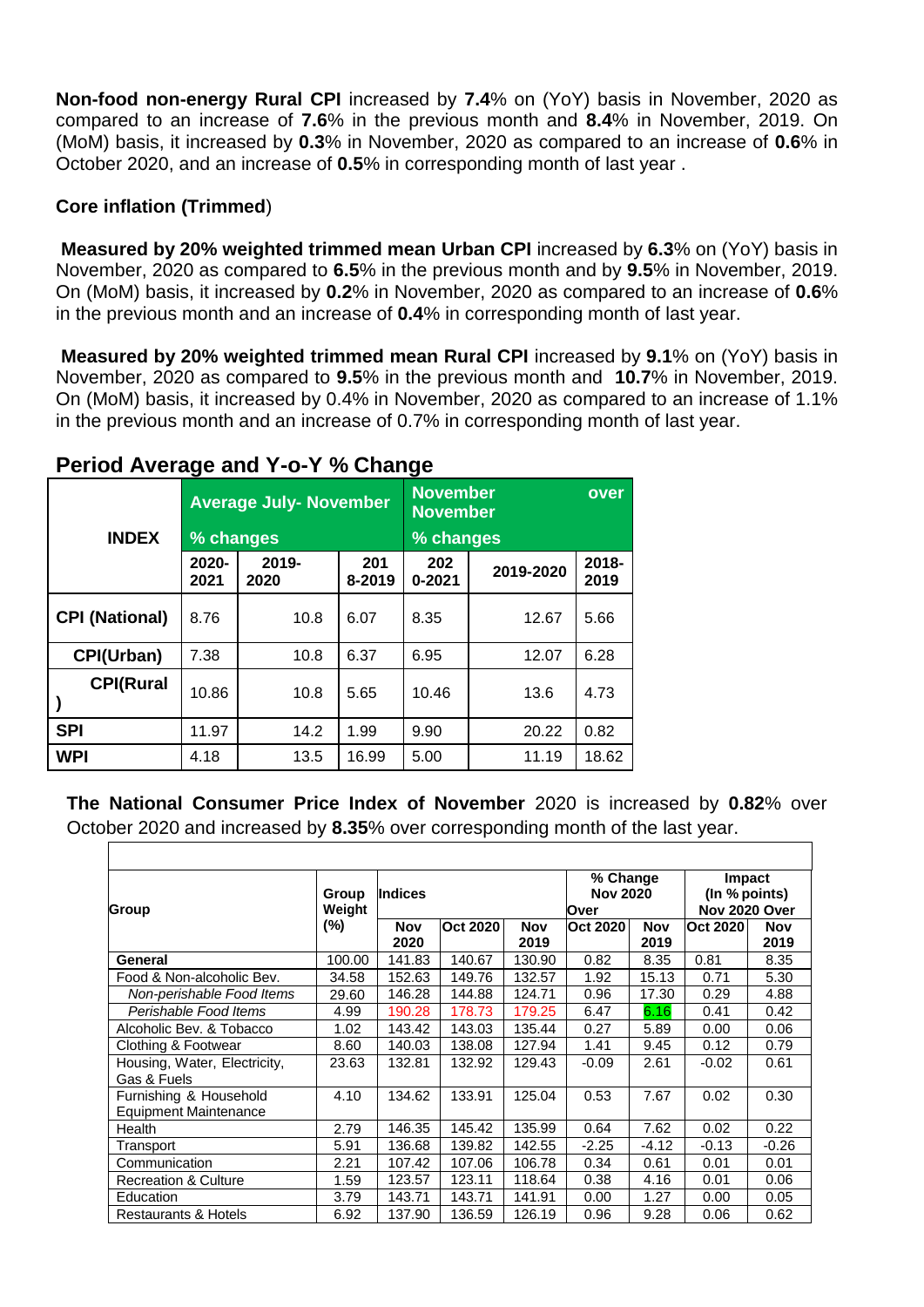| Miscellaneous |
|---------------|
|               |

The table above shows that the average increase in prices of perishable food items group stood at 6.16% in over corresponding month of last year, Prices of non-perishable food items group increased by 15.1% over a year ago.

The **Urban Consumer Price Index** of **November 2020** increased by **0.64**% over October 2020 and increased by **6.95**% over corresponding month of the last year. The following items prices witnessed increase as compared to previous month;

### **Food Items**

**Prices Increased:** Chicken (21.36%), Tomatoes (15.68%), Potatoes (8.79%), Onions (5.81%), vegetables (5.63%), Dry fruits (4.38%), Eggs (2.83%), Butter (2.61%), Condiments and Spices(2.6%) and Fish(1.89%).

**Prices Decreased:** Wheat flour (4.83%), Wheat (4.1%), Pulse moong (3.54%) and Pulse gram (1.94%).

### **Non-food Items**

#### **Prices Increased**:

LPG (10.31%), Readymade garments (8.85%), Cotton cloth (3.75%), Woolen cloth (2.33%), Furniture and furnishing (1.65%) and Marriage Hall Charges (1.14%).

**Decrease**: Transport services (6.41%), Electricity charges (3.2%) and Motor fuel (1.76%)

**The Rural Consumer Price Index of November 2020** increased by **1.09**% over October 2020 and increased by **10.46**% over corresponding month of the last year. The rise in following food items prices over last month contributed to increase in rural inflation;

#### . **Food Items**

**Prices Increased**: Chicken (20.76%), Potatoes (15.8%), Tomatoes (9.29%), Onions (6.56%), Sugar (5.39%), Eggs (5.23%), Condiments and Spices (3.05%) and Butter (1.46%).

**Decreased**: Gur (5.06%), Besan (2.28%), Pulse Moong (2.26%), Fruits (2.21%), Wheat Flour (1.92%), Pulse Mash (1.82%), Pulse Gram (1.76%), Beans (1.17%) and Fish (1.12%).

#### **Non-food Items**

**Increased**: Liquified Hydrocarbons (8.74%), Woolen Readymade Garments (3.49%), Clinic Liquified Hydrocarbons (8.74%), Woolen Readymade Garments (3.49%), Clinic Fee(2.35%), Construction Items(1.69%), Woolen Cloth(1.57%) and Textiles(1.00%).

**Decreased**: Transport Services (3.45%), Electricity Charges (3.2%) and Motor Fuels (2.03%)

### **GLOBAL COMMODITY PRICE TREND**

In energy commodities, crude oil average price for November 2020 increased from \$39.9/bbl to \$42.3/bbl. Natural Gas Index raised to 58.9% in November 2020 from 54.2 index points in October 2020.

In non-energy commodities, global average price of Tea fell from \$ 3.00 per kg to \$ 2.80 in November 2020, Palm Oil increased from \$819 Mt to \$918 Mt during November, Wheat US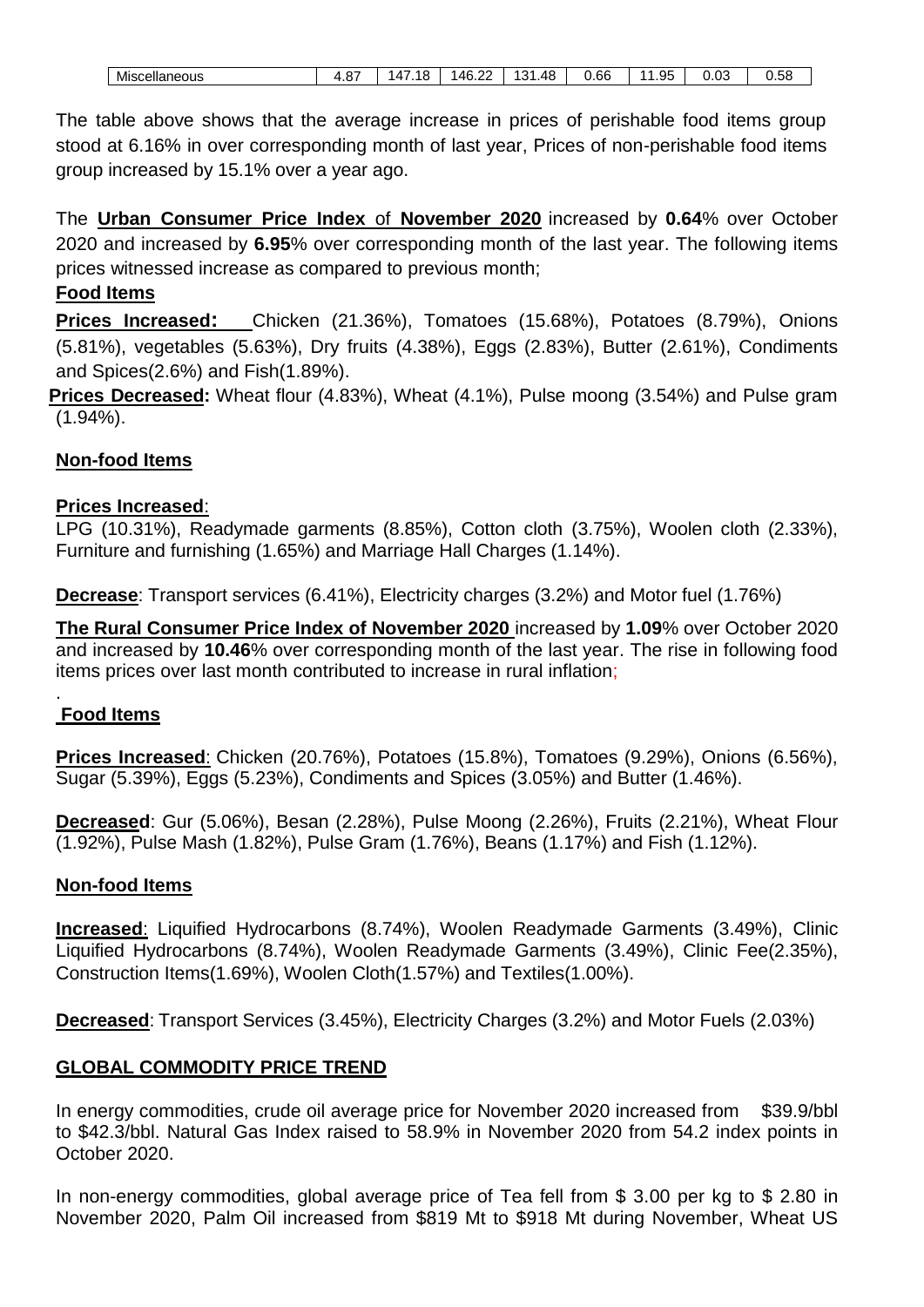HRW unchanged to \$198.4 Mt during November 2020 and Wheat US SRW increased from \$ 245.2 Mt to \$ 247.9 Mt, Sugar world price increased from \$ 0.30 per kg to \$ 0.31 per kg in November (around Rs. 50 per Kg), Cotton price increased from \$1.65 per kg to \$1.71 per kg, global price of Chicken Meat during November increased from \$ 1.50 per kg to \$ 1.70 per kg (Rs. 272); Beef Meat decreased from \$ 4.42 per kg to \$ 4.40 per kg in the month of November.

| Provincewise Margin Comparison of Wholesale and Consumer Prices [November 2020] |                     |                  |                  |        |       |            |                        |                 |  |  |
|---------------------------------------------------------------------------------|---------------------|------------------|------------------|--------|-------|------------|------------------------|-----------------|--|--|
|                                                                                 | Item                | <b>Margins %</b> |                  |        |       |            |                        |                 |  |  |
| S#                                                                              |                     | <b>Unit</b>      | <b>Islamabad</b> | Punjab | Sindh | <b>KPK</b> | <b>Balochista</b><br>n | <b>Pakistan</b> |  |  |
| 1                                                                               | <b>Tomatos</b>      | KG               | 46.0             | 26.0   | 30.3  | 5.2        | 4.9                    | 25.0            |  |  |
| 2                                                                               | Garlic              | KG               | 88.4             | 30.5   | 12.2  | 21.9       | 6.4                    | 16.8            |  |  |
| 3                                                                               | Apple               | KG               | 119.8            | 55.4   | 84.8  | 22.4       | 19.8                   | 55.5            |  |  |
| 4                                                                               | <b>Onions</b>       | KG               | 24.9             | 27.2   | 27.8  | 18.1       | 8.2                    | 22.0            |  |  |
| 5                                                                               | <b>Banana</b>       | <b>DOZ</b>       | 105.0            | 23.1   | 39.3  | 34.7       |                        | 31.4            |  |  |
| 6                                                                               | <b>Masoor</b>       | KG               | 32.6             | 15.6   | 9.8   | 9.4        | 4.9                    | 13.4            |  |  |
| 7                                                                               | <b>Besan</b>        | KG               | 31.2             | 20.6   | 30.5  | 20.3       | 5.4                    | 24.3            |  |  |
| 8                                                                               | Gram                | KG               | 27.5             | 19.0   | 18.5  | 9.5        | 6.3                    | 19.5            |  |  |
| 9                                                                               | <b>Beef</b>         | KG               | 13.5             | 8.5    |       | 4.2        | 5.9                    | 4.6             |  |  |
| 10                                                                              | <b>Potatoes</b>     | KG               |                  |        | 35.3  |            | 14.9                   | 69.2            |  |  |
| 11                                                                              | <b>Mash</b>         | KG               | 25.8             | 15.0   | 11.2  | 9.1        |                        | 8.6             |  |  |
| 12                                                                              | Moong,              | KG               | 19.7             | 19.6   | 19.8  |            | 4.2                    | 17.3            |  |  |
| 13                                                                              | <b>Fish Rahu</b>    | KG               | 154.0            | 42.1   | 29.2  | 32.9       |                        | 44.9            |  |  |
| 14                                                                              | <b>Mutton</b>       | KG               | 10.4             | 8.3    | 1.2   |            | 13.1                   | 2.7             |  |  |
| 15                                                                              | <b>Wheat Flour,</b> | KG               | 1.7              | 7.5    | 3.3   | 5.3        |                        | 4.7             |  |  |
| 16                                                                              | <b>Fresh Milk</b>   | LTR.             | 12.9             | 15.1   | 11.6  | 7.2        | 9.1                    | 12.6            |  |  |
| 18                                                                              | Wheat Flour.        | KG               | 6.7              | 3.9    | 7.7   |            |                        | 1.5             |  |  |
| 19                                                                              | <b>Eggs Farm</b>    | <b>DOZ</b>       | 6.7              | 3.6    | 4.4   | 5.1        | 9.1                    | 5.4             |  |  |
| 20                                                                              | Sugar               | KG               | 22.4             | 1.0    | 8.3   | 7.5        | 8.3                    | 5.7             |  |  |
| 22                                                                              | Chicken             | KG               | 8.6              | 0.8    | 1.7   | 2.3        | 6.5                    | 5.2             |  |  |
| 23                                                                              | <b>Wheat Flour</b>  | <b>20 KG</b>     | 2.9              |        |       | 43.0       | $\blacksquare$         | 1.7             |  |  |
| 24                                                                              | <b>Wheat</b>        | 10 KG.           |                  | 1.8    | 5.0   |            |                        | 2.4             |  |  |

The above table shows province wise margin comparison of wholesale and consumer prices. The comparison reveals that in most of items margins are higher in Islamabad, whereas these are lower in Baluchistan. Besides there is a difference considerable difference in whole sale inflation (5 % ) and CPI (8.3 %).These differences merits attention of administrative authorities to maintain strict check on wholesale and retail markets to relieve burden of inflation on masses.

#### **CONCLUSION**

The national Consumer Price Index (CPI) of November decelerated to 8.3% over the corresponding month of last year mainly due a slight decrease in the prices of perishable items. The Urban Inflation was recorded at 7.0% on year-on-year basis in November 2020, while rural inflation stood at 10.5 %. The gap between rural and urban CPI inflation could be attributed to high weightage of food items in rural food baskets, distance of rural markets from farms, the composition of supply chain of food items to rural markets.

Food inflation in Nov 2020 stood at 15.13 % followed by clothing and footwear prices with an increase of 9.45%, hoteling 9.28%, health charges 7.62%, charges of utilities (housing, water, electricity, gas and fuel) increased by 2.61%. Over the last month, chicken prices increased by 21.36%, tomatoes 15.68%, potatoes 8.79%, Onions 5.81%, eggs 2.83%, and fish 1.89%. It is